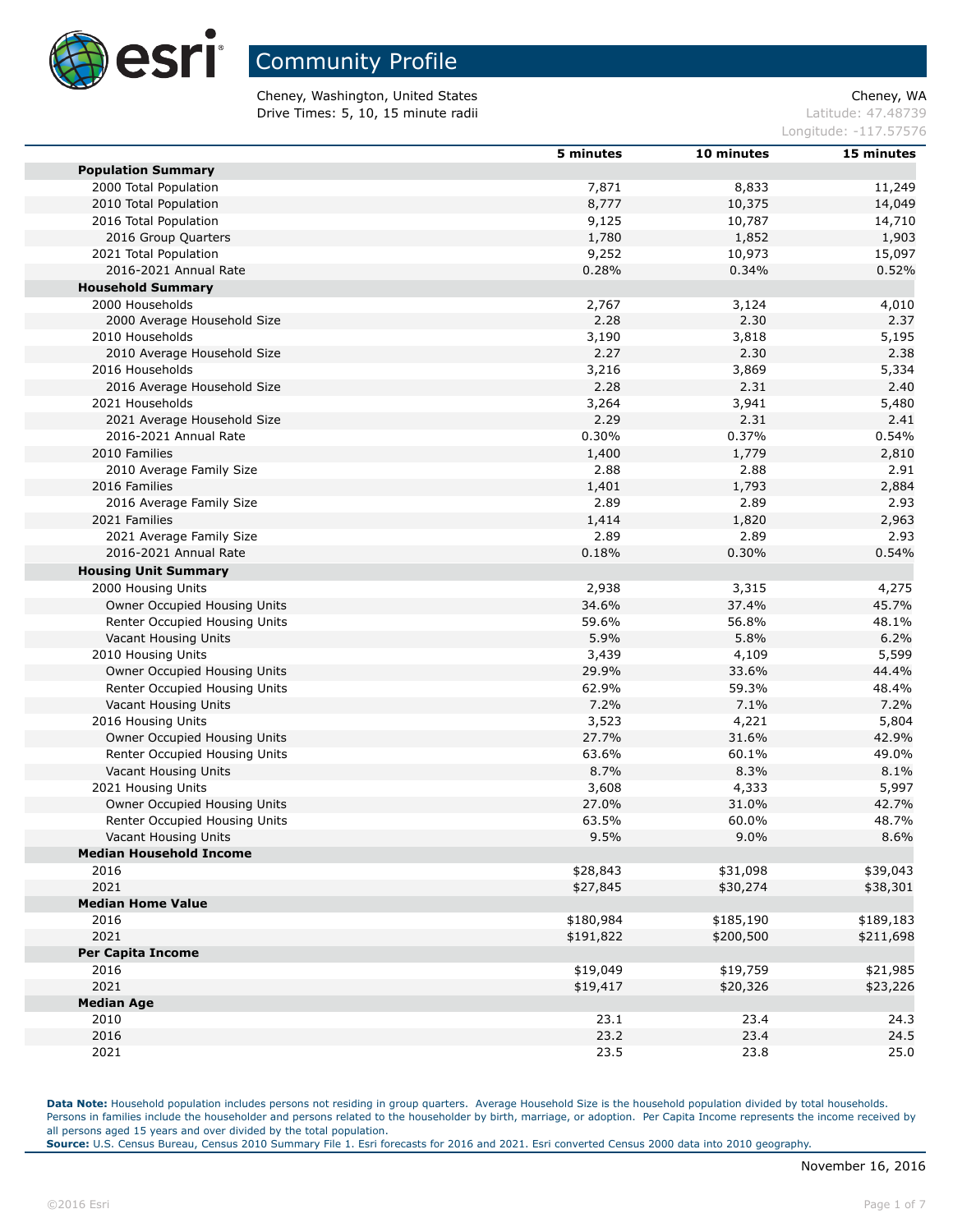

## Community Profile

Cheney, Washington, United States Cheney, WA **Drive Times: 5, 10, 15 minute radii Latitude: 47.48739** 

Longitude: -117.57576

|                                            | 5 minutes | 10 minutes | 15 minutes |
|--------------------------------------------|-----------|------------|------------|
| 2016 Households by Income                  |           |            |            |
| Household Income Base                      | 3,216     | 3,869      | 5,334      |
| $<$ \$15,000                               | 33.0%     | 31.2%      | 25.4%      |
| $$15,000 - $24,999$                        | 12.6%     | 12.1%      | 11.1%      |
| \$25,000 - \$34,999                        | 9.8%      | 10.0%      | 9.9%       |
| \$35,000 - \$49,999                        | 11.1%     | 10.8%      | 11.1%      |
| \$50,000 - \$74,999                        | 15.5%     | 16.0%      | 17.8%      |
| \$75,000 - \$99,999                        | 7.2%      | 8.0%       | 10.0%      |
| $$100,000 - $149,999$                      | 7.9%      | 8.5%       | 10.0%      |
| \$150,000 - \$199,999                      | 1.5%      | 1.7%       | 2.4%       |
| \$200,000+                                 | 1.5%      | 1.7%       | 2.3%       |
| Average Household Income                   | \$45,207  | \$47,900   | \$55,291   |
| 2021 Households by Income                  |           |            |            |
| Household Income Base                      | 3,264     | 3,941      | 5,480      |
| $<$ \$15,000                               | 35.9%     | 34.0%      | 27.5%      |
| $$15,000 - $24,999$                        | 11.0%     | 10.5%      | 9.7%       |
| \$25,000 - \$34,999                        | 9.2%      | 9.3%       | 9.3%       |
| \$35,000 - \$49,999                        | 13.5%     | 12.9%      | 12.5%      |
| \$50,000 - \$74,999                        | 10.7%     | 11.1%      | 12.5%      |
| \$75,000 - \$99,999                        | 8.0%      | 8.9%       | 11.2%      |
| \$100,000 - \$149,999                      | 8.4%      | 9.2%       | 11.5%      |
| \$150,000 - \$199,999                      | 1.8%      | 2.2%       | 3.1%       |
| \$200,000+                                 | 1.6%      | 1.9%       | 2.7%       |
| Average Household Income                   | \$46,298  | \$49,616   | \$58,857   |
| 2016 Owner Occupied Housing Units by Value |           |            |            |
| Total                                      | 974       | 1,333      | 2,490      |
| $<$ \$50,000                               | 7.2%      | 8.9%       | 11.8%      |
| \$50,000 - \$99,999                        | 3.5%      | 4.4%       | 6.4%       |
|                                            |           |            |            |
| \$100,000 - \$149,999                      | 19.9%     | 17.3%      | 14.3%      |
| \$150,000 - \$199,999                      | 31.3%     | 27.6%      | 22.4%      |
| \$200,000 - \$249,999                      | 20.4%     | 20.8%      | 19.4%      |
| \$250,000 - \$299,999                      | 5.7%      | 6.9%       | 8.6%       |
| \$300,000 - \$399,999                      | 9.3%      | 10.4%      | 10.9%      |
| \$400,000 - \$499,999                      | 0.4%      | 0.9%       | 2.0%       |
| \$500,000 - \$749,999                      | 1.1%      | 2.0%       | 3.4%       |
| \$750,000 - \$999,999                      | 0.0%      | $0.0\%$    | 0.3%       |
| $$1,000,000 +$                             | 1.0%      | 0.9%       | 0.7%       |
| Average Home Value                         | \$200,334 | \$204,992  | \$211,081  |
| 2021 Owner Occupied Housing Units by Value |           |            |            |
| Total                                      | 972       | 1,341      | 2,558      |
| $<$ \$50,000                               | 6.4%      | 7.8%       | 10.1%      |
| \$50,000 - \$99,999                        | 4.6%      | 5.7%       | 8.0%       |
| \$100,000 - \$149,999                      | 20.6%     | 17.4%      | 13.5%      |
| \$150,000 - \$199,999                      | 22.0%     | 18.9%      | 14.5%      |
| \$200,000 - \$249,999                      | 19.1%     | 18.6%      | 16.5%      |
| \$250,000 - \$299,999                      | 6.1%      | 7.0%       | 8.3%       |
| \$300,000 - \$399,999                      | 17.1%     | 18.6%      | 19.2%      |
| \$400,000 - \$499,999                      | 0.7%      | 1.4%       | 3.1%       |
| \$500,000 - \$749,999                      | 1.7%      | 3.1%       | 5.4%       |
| \$750,000 - \$999,999                      | $0.0\%$   | 0.1%       | 0.4%       |
| $$1,000,000 +$                             | 1.6%      | 1.3%       | 1.0%       |
| Average Home Value                         | \$223,585 | \$230,425  | \$241,328  |

Data Note: Income represents the preceding year, expressed in current dollars. Household income includes wage and salary earnings, interest dividends, net rents, pensions, SSI and welfare payments, child support, and alimony.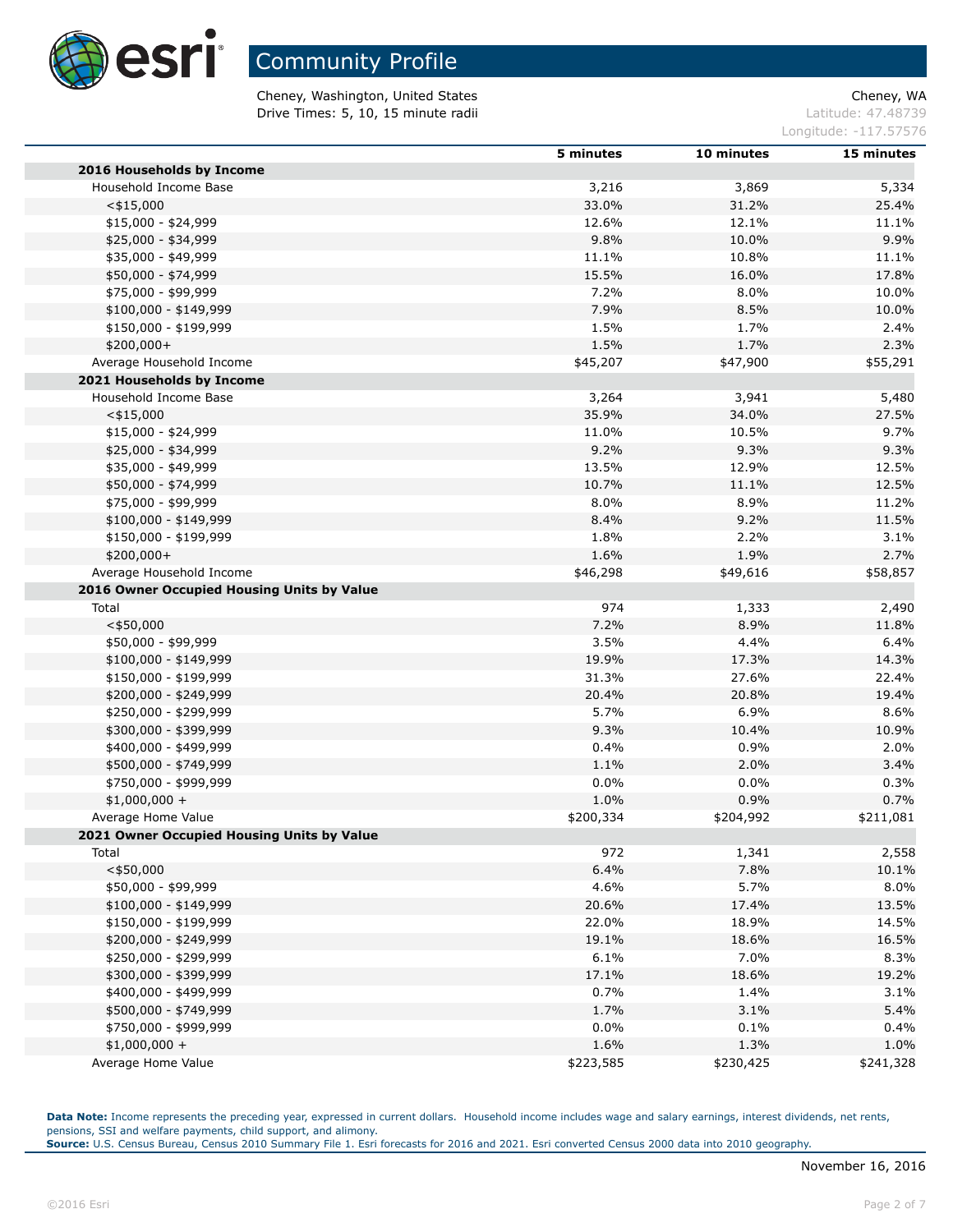

Cheney, Washington, United States Cheney, WA **Drive Times: 5, 10, 15 minute radii Latitude: 47.48739** 

Longitude: -117.57576

|                        | 5 minutes | 10 minutes | 15 minutes |
|------------------------|-----------|------------|------------|
| 2010 Population by Age |           |            |            |
| Total                  | 8,777     | 10,375     | 14,046     |
| $0 - 4$                | 4.5%      | 4.8%       | 5.3%       |
| $5 - 9$                | 3.7%      | 4.0%       | 4.7%       |
| $10 - 14$              | 3.8%      | 4.1%       | 4.8%       |
| $15 - 24$              | 50.3%     | 47.2%      | 38.4%      |
| $25 - 34$              | 11.6%     | 11.8%      | 12.1%      |
| $35 - 44$              | 6.3%      | 6.9%       | 8.4%       |
| $45 - 54$              | 6.9%      | 7.5%       | 9.5%       |
| $55 - 64$              | 6.0%      | 6.4%       | 8.2%       |
| $65 - 74$              | 3.7%      | 3.9%       | 4.9%       |
| $75 - 84$              | 2.2%      | 2.3%       | 2.6%       |
| $85 +$                 | 1.1%      | 1.2%       | 1.1%       |
| $18 +$                 | 85.4%     | 84.3%      | 82.0%      |
| 2016 Population by Age |           |            |            |
| Total                  | 9,124     | 10,786     | 14,712     |
| $0 - 4$                | 4.1%      | 4.4%       | 4.8%       |
| $5 - 9$                | 3.4%      | 3.7%       | 4.5%       |
| $10 - 14$              | 3.6%      | 3.9%       | 4.6%       |
| $15 - 24$              | 50.8%     | 47.5%      | 38.4%      |
| $25 - 34$              | 12.0%     | 12.2%      | 12.4%      |
| $35 - 44$              | 5.9%      | 6.4%       | 8.0%       |
| $45 - 54$              | 6.1%      | 6.7%       | 8.6%       |
| $55 - 64$              | 6.3%      | 6.8%       | 8.7%       |
| $65 - 74$              | 4.4%      | 4.7%       | 6.0%       |
| 75 - 84                | 2.2%      | 2.4%       | 2.8%       |
| $85 +$                 | 1.2%      | 1.2%       | 1.2%       |
| $18 +$                 | 86.6%     | 85.5%      | 83.2%      |
| 2021 Population by Age |           |            |            |
| Total                  | 9,252     | 10,973     | 15,097     |
| $0 - 4$                | 4.2%      | 4.5%       | 4.9%       |
| $5 - 9$                | 3.4%      | 3.7%       | 4.4%       |
| $10 - 14$              | 3.5%      | 3.9%       | 4.8%       |
| $15 - 24$              | 47.6%     | 44.5%      | 35.8%      |
| $25 - 34$              | 14.1%     | 13.9%      | 13.6%      |
| $35 - 44$              | 6.1%      | 6.8%       | 8.6%       |
| $45 - 54$              | 5.7%      | 6.2%       | 7.7%       |
| $55 - 64$              | 6.3%      | 6.8%       | 8.6%       |
| $65 - 74$              | 5.1%      | 5.4%       | 6.8%       |
| 75 - 84                | 2.8%      | 3.0%       | 3.5%       |
| $85 +$                 | 1.2%      | 1.3%       | 1.3%       |
| $18 +$                 | 86.7%     | 85.5%      | 83.1%      |
| 2010 Population by Sex |           |            |            |
| Males                  | 4,339     | 5,119      | 6,949      |
| Females                | 4,438     | 5,256      | 7,100      |
| 2016 Population by Sex |           |            |            |
| Males                  | 4,504     | 5,315      | 7,257      |
| Females                | 4,620     | 5,472      | 7,453      |
| 2021 Population by Sex |           |            |            |
| Males                  | 4,574     | 5,411      | 7,440      |
| Females                | 4,678     | 5,563      | 7,657      |
|                        |           |            |            |

**Source:** U.S. Census Bureau, Census 2010 Summary File 1. Esri forecasts for 2016 and 2021. Esri converted Census 2000 data into 2010 geography.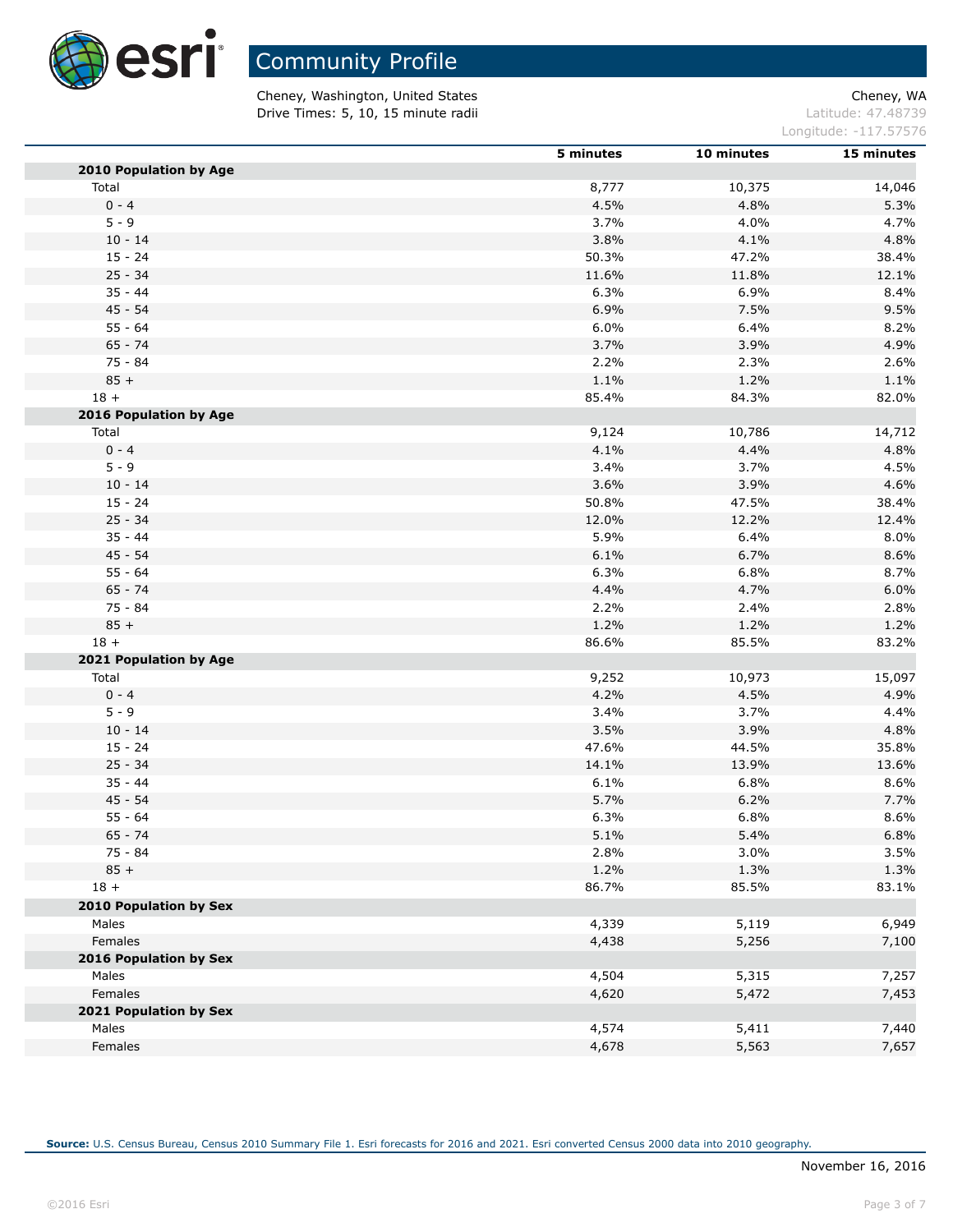

Community Profile

Cheney, Washington, United States Cheney, WA **Drive Times: 5, 10, 15 minute radii Latitude: 47.48739** 

Longitude: -117.57576

|                                                    | 5 minutes | 10 minutes | 15 minutes |
|----------------------------------------------------|-----------|------------|------------|
| 2010 Population by Race/Ethnicity                  |           |            |            |
| Total                                              | 8,776     | 10,374     | 14,050     |
| White Alone                                        | 81.8%     | 82.5%      | 84.8%      |
| <b>Black Alone</b>                                 | 4.0%      | 3.7%       | 3.0%       |
| American Indian Alone                              | 1.3%      | 1.3%       | 1.4%       |
| Asian Alone                                        | 4.0%      | 3.9%       | 3.3%       |
| Pacific Islander Alone                             | 0.5%      | 0.4%       | 0.3%       |
| Some Other Race Alone                              | 3.9%      | 3.7%       | 3.0%       |
| Two or More Races                                  | 4.7%      | 4.5%       | 4.2%       |
| Hispanic Origin                                    | 9.1%      | 8.8%       | 7.6%       |
| Diversity Index                                    | 43.9      | 42.6       | 38.0       |
| 2016 Population by Race/Ethnicity                  |           |            |            |
| Total                                              | 9,125     | 10,786     | 14,710     |
| White Alone                                        | 79.2%     | 80.0%      | 82.8%      |
| <b>Black Alone</b>                                 | 4.5%      | 4.3%       | 3.4%       |
| American Indian Alone                              | 1.3%      | 1.3%       | 1.4%       |
| Asian Alone                                        | 4.4%      | 4.3%       | 3.6%       |
| Pacific Islander Alone                             | 0.5%      | 0.5%       | 0.4%       |
| Some Other Race Alone                              | 4.7%      | 4.5%       | 3.7%       |
| Two or More Races                                  | 5.3%      | 5.1%       | 4.8%       |
| Hispanic Origin                                    | 11.1%     | 10.8%      | 9.4%       |
| Diversity Index                                    | 49.3      | 48.0       | 42.9       |
| 2021 Population by Race/Ethnicity                  |           |            |            |
| Total                                              | 9,251     | 10,973     | 15,098     |
| White Alone                                        | 77.1%     | 78.1%      | 81.1%      |
| <b>Black Alone</b>                                 | 4.9%      | 4.6%       | 3.7%       |
| American Indian Alone                              | 1.3%      | 1.3%       | 1.4%       |
| Asian Alone                                        | 4.7%      | 4.5%       | 3.8%       |
| Pacific Islander Alone                             | 0.5%      | 0.5%       | 0.4%       |
| Some Other Race Alone                              | 5.6%      | 5.3%       | 4.3%       |
| Two or More Races                                  | 5.9%      | 5.7%       | 5.3%       |
| Hispanic Origin                                    | 13.2%     | 12.8%      | 11.1%      |
| Diversity Index                                    | 53.8      | 52.3       | 46.9       |
| 2010 Population by Relationship and Household Type |           |            |            |
| Total                                              | 8,777     | 10,376     | 14,049     |
| In Households                                      | 82.5%     | 84.6%      | 88.2%      |
| In Family Households                               | 48.1%     | 51.5%      | 60.3%      |
| Householder                                        | 16.0%     | 17.0%      | 19.8%      |
| Spouse                                             | 10.5%     | 11.6%      | 14.6%      |
| Child                                              | 17.0%     | 18.3%      | 21.5%      |
| Other relative                                     | 2.5%      | 2.4%       | 2.3%       |
| Nonrelative                                        | 2.1%      | 2.1%       | 2.0%       |
| In Nonfamily Households                            | 34.5%     | 33.1%      | 27.8%      |
| In Group Quarters                                  | 17.5%     | 15.4%      | 11.8%      |
| Institutionalized Population                       | 0.6%      | 0.7%       | 0.9%       |
| Noninstitutionalized Population                    | 16.9%     | 14.8%      | 10.9%      |

Data Note: Persons of Hispanic Origin may be of any race. The Diversity Index measures the probability that two people from the same area will be from different race/ ethnic groups. **Source:** U.S. Census Bureau, Census 2010 Summary File 1. Esri forecasts for 2016 and 2021. Esri converted Census 2000 data into 2010 geography.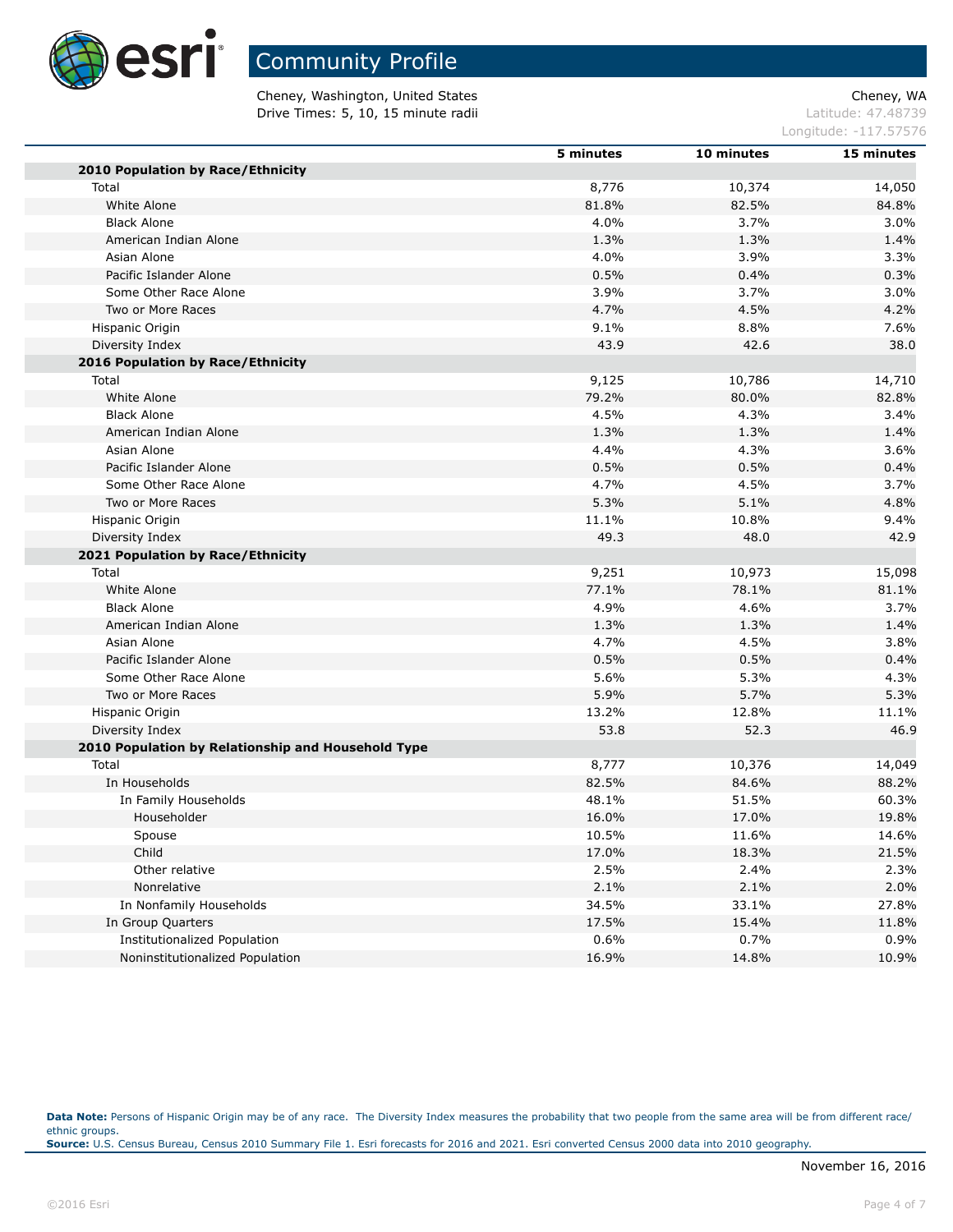

Cheney, Washington, United States Cheney, WA **Drive Times: 5, 10, 15 minute radii Latitude: 47.48739** 

Longitude: -117.57576

|                                               | 5 minutes | 10 minutes | 15 minutes |
|-----------------------------------------------|-----------|------------|------------|
| 2016 Population 25+ by Educational Attainment |           |            |            |
| Total                                         | 3,483     | 4,370      | 7,005      |
| Less than 9th Grade                           | 0.8%      | 0.8%       | 0.9%       |
| 9th - 12th Grade, No Diploma                  | 2.8%      | 2.7%       | 2.7%       |
| <b>High School Graduate</b>                   | 10.3%     | 10.7%      | 12.1%      |
| GED/Alternative Credential                    | 3.8%      | 4.2%       | 4.0%       |
| Some College, No Degree                       | 26.2%     | 26.2%      | 26.5%      |
| Associate Degree                              | 10.1%     | 11.1%      | 12.8%      |
| Bachelor's Degree                             | 29.5%     | 27.7%      | 24.0%      |
| Graduate/Professional Degree                  | 16.5%     | 16.5%      | 17.0%      |
| 2016 Population 15+ by Marital Status         |           |            |            |
| Total                                         | 8,114     | 9,489      | 12,650     |
| Never Married                                 | 66.5%     | 63.4%      | 54.7%      |
| Married                                       | 24.0%     | 27.2%      | 35.3%      |
| Widowed                                       | 1.8%      | 1.9%       | 2.2%       |
| Divorced                                      | 7.7%      | 7.5%       | 7.8%       |
| 2016 Civilian Population 16+ in Labor Force   |           |            |            |
| Civilian Employed                             | 92.7%     | 93.0%      | 93.8%      |
| Civilian Unemployed                           | 7.3%      | 7.0%       | 6.2%       |
| 2016 Employed Population 16+ by Industry      |           |            |            |
| Total                                         | 3,937     | 4,692      | 6,517      |
| Agriculture/Mining                            | 0.3%      | 0.4%       | 1.0%       |
| Construction                                  | 3.7%      | 3.6%       | 3.7%       |
| Manufacturing                                 | 5.7%      | 6.6%       | 8.3%       |
| Wholesale Trade                               | 1.0%      | 1.1%       | 1.2%       |
| Retail Trade                                  | 9.5%      | 9.3%       | 9.9%       |
| Transportation/Utilities                      | 1.5%      | 2.1%       | 3.3%       |
| Information                                   | 1.1%      | 1.2%       | 1.4%       |
| Finance/Insurance/Real Estate                 | 4.5%      | 4.5%       | 4.5%       |
| Services                                      | 66.8%     | 65.2%      | 60.9%      |
| <b>Public Administration</b>                  | 5.8%      | 6.1%       | 5.8%       |
| 2016 Employed Population 16+ by Occupation    |           |            |            |
| Total                                         | 3,937     | 4,692      | 6,518      |
| White Collar                                  | 57.6%     | 58.0%      | 60.5%      |
| Management/Business/Financial                 | 9.0%      | 10.2%      | 13.4%      |
| Professional                                  | 26.2%     | 25.7%      | 26.5%      |
| Sales                                         | 7.1%      | 7.1%       | 7.3%       |
| Administrative Support                        | 15.4%     | 15.0%      | 13.4%      |
| Services                                      | 29.9%     | 28.9%      | 24.8%      |
| <b>Blue Collar</b>                            | 12.4%     | 13.0%      | 14.7%      |
| Farming/Forestry/Fishing                      | 0.3%      | 0.4%       | 1.1%       |
| Construction/Extraction                       | 2.6%      | 2.5%       | 2.5%       |
| Installation/Maintenance/Repair               | 1.1%      | 1.4%       | 2.4%       |
| Production                                    | 4.3%      | 4.4%       | 4.6%       |
| Transportation/Material Moving                | 4.1%      | 4.2%       | 4.1%       |
| 2010 Population By Urban/ Rural Status        |           |            |            |
|                                               |           |            |            |
| <b>Total Population</b>                       | 8,777     | 10,375     | 14,049     |
| Population Inside Urbanized Area              | 0.0%      | 2.9%       | 11.5%      |
| Population Inside Urbanized Cluster           | 98.7%     | 92.2%      | 71.4%      |
| <b>Rural Population</b>                       | 1.2%      | 4.9%       | 17.1%      |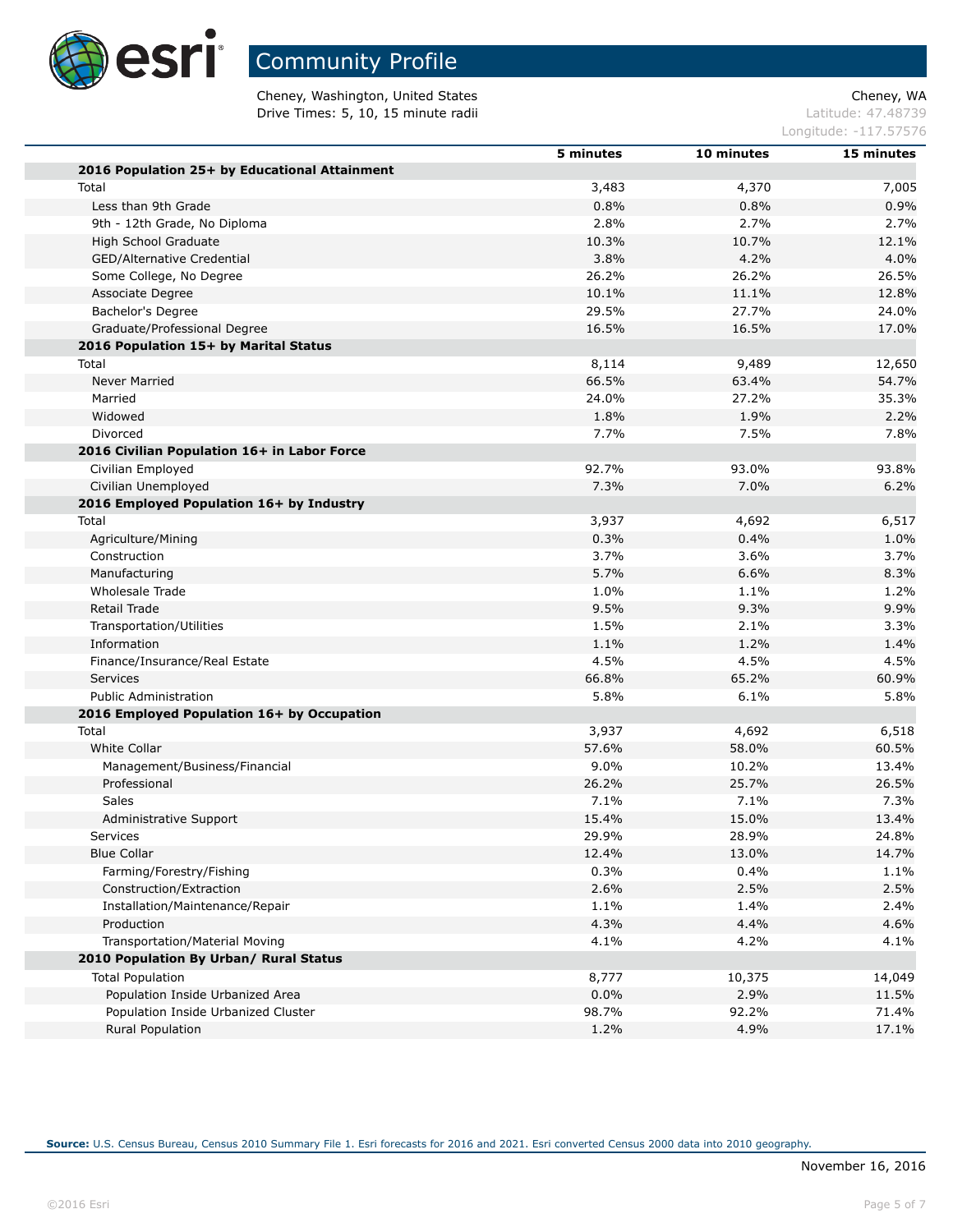

Cheney, Washington, United States Cheney, WA **Drive Times: 5, 10, 15 minute radii Latitude: 47.48739** 

Longitude: -117.57576

|                                               | 5 minutes | 10 minutes | 15 minutes |
|-----------------------------------------------|-----------|------------|------------|
| 2010 Households by Type                       |           |            |            |
| Total                                         | 3,190     | 3,818      | 5,195      |
| Households with 1 Person                      | 31.9%     | 30.4%      | 27.0%      |
| Households with 2+ People                     | 68.1%     | 69.6%      | 73.0%      |
| Family Households                             | 43.9%     | 46.6%      | 54.1%      |
| Husband-wife Families                         | 28.9%     | 31.8%      | 40.1%      |
| With Related Children                         | 12.5%     | 14.0%      | 17.4%      |
| Other Family (No Spouse Present)              | 15.0%     | 14.8%      | 14.0%      |
| Other Family with Male Householder            | 4.4%      | 4.3%       | 4.2%       |
| With Related Children                         | 1.9%      | 2.0%       | 2.0%       |
| Other Family with Female Householder          | 10.6%     | 10.5%      | 9.8%       |
| With Related Children                         | 7.4%      | 7.2%       | 6.6%       |
| Nonfamily Households                          | 24.2%     | 23.0%      | 18.9%      |
|                                               |           |            |            |
| All Households with Children                  | 22.0%     | 23.4%      | 26.2%      |
| Multigenerational Households                  | 1.0%      | 1.1%       | 1.4%       |
| Unmarried Partner Households                  | 8.5%      | 8.3%       | 7.6%       |
| Male-female                                   | 8.0%      | 7.8%       | 7.1%       |
| Same-sex                                      | 0.5%      | 0.5%       | 0.6%       |
| 2010 Households by Size                       |           |            |            |
| Total                                         | 3,191     | 3,819      | 5,196      |
| 1 Person Household                            | 31.9%     | 30.3%      | 27.0%      |
| 2 Person Household                            | 35.3%     | 35.7%      | 36.8%      |
| 3 Person Household                            | 17.0%     | 17.2%      | 17.2%      |
| 4 Person Household                            | 9.8%      | 10.4%      | 11.7%      |
| 5 Person Household                            | 3.7%      | 3.9%       | 4.5%       |
| 6 Person Household                            | 1.4%      | 1.5%       | 1.6%       |
| 7 + Person Household                          | 0.9%      | 0.9%       | 1.1%       |
| 2010 Households by Tenure and Mortgage Status |           |            |            |
| Total                                         | 3,190     | 3,818      | 5,195      |
| Owner Occupied                                | 32.2%     | 36.2%      | 47.8%      |
| Owned with a Mortgage/Loan                    | 22.4%     | 25.6%      | 34.5%      |
| Owned Free and Clear                          | 9.9%      | 10.6%      | 13.4%      |
| Renter Occupied                               | 67.8%     | 63.8%      | 52.2%      |
| 2010 Housing Units By Urban/ Rural Status     |           |            |            |
| <b>Total Housing Units</b>                    | 3,439     | 4,109      | 5,599      |
| Housing Units Inside Urbanized Area           | 0.0%      | 3.0%       | 10.7%      |
| Housing Units Inside Urbanized Cluster        | 98.7%     | 91.3%      | 69.9%      |
| <b>Rural Housing Units</b>                    | 1.3%      | 5.7%       | 19.3%      |
|                                               |           |            |            |

Data Note: Households with children include any households with people under age 18, related or not. Multigenerational households are families with 3 or more parentchild relationships. Unmarried partner households are usually classified as nonfamily households unless there is another member of the household related to the householder. Multigenerational and unmarried partner households are reported only to the tract level. Esri estimated block group data, which is used to estimate polygons or non-standard geography.

**Source:** U.S. Census Bureau, Census 2010 Summary File 1. Esri forecasts for 2016 and 2021. Esri converted Census 2000 data into 2010 geography.